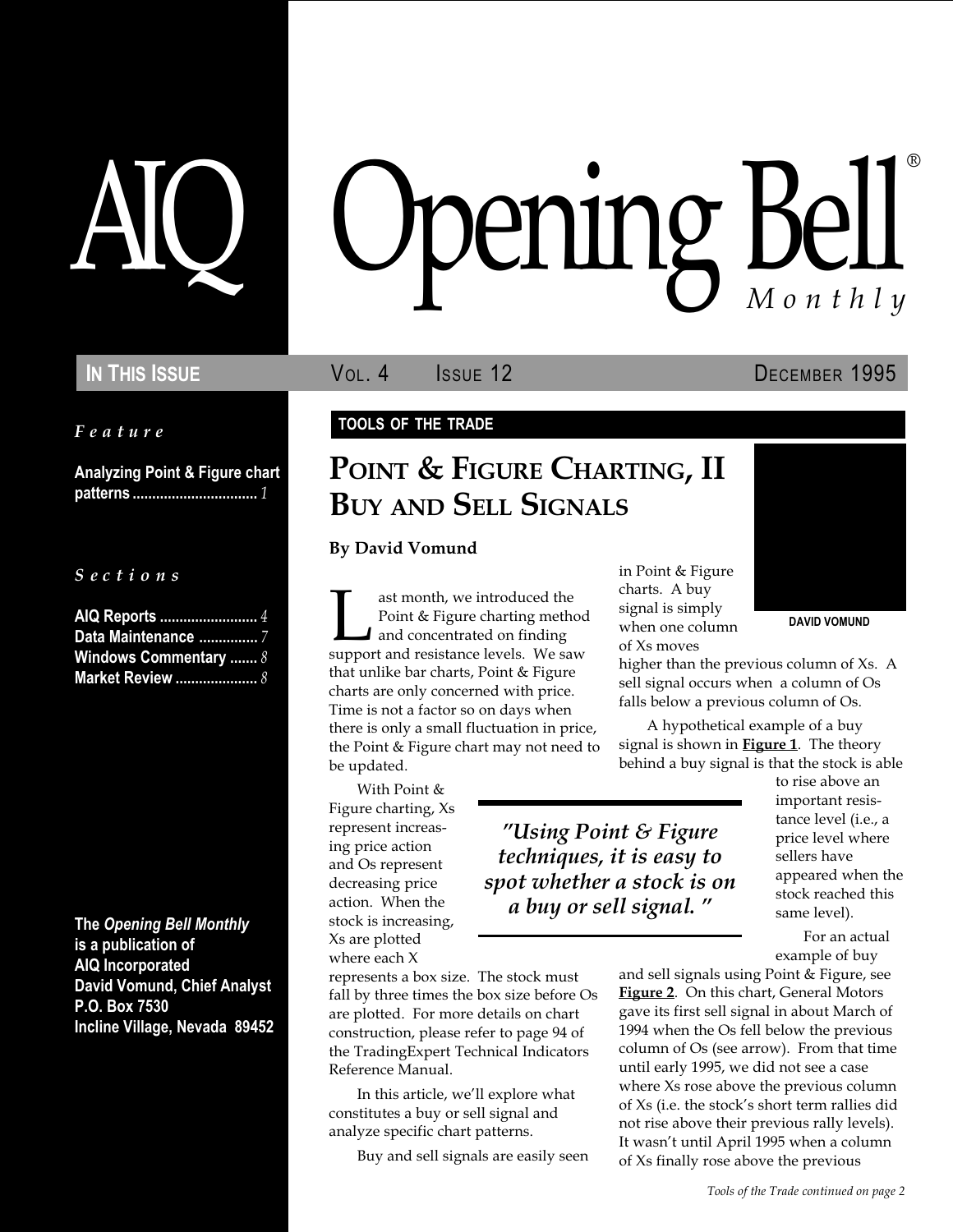## AIQ Opening Bell

#### TOOLS OF THE TRADE continued ...



column of Xs (see arrow).

Another sell was registered in the summer and a more recent buy signal came in November.

With the use of Point & Figure techniques, it is easy to spot whether a stock is on a buy or sell signal. These buy and sell signals work best when stocks are in strong trends. With Point & Figure, we see that a buy signal is never registered when a stock is at or near its lows. It comes when a stock "breaks out" above resistance.

We can now spot buy and sell signals but how do we know which

#### PLEASE SEND CORRESPONDENCE TO:

Opening Bell Monthly G.R. Barbor, Editor P.O. Box 7530 Incline Village, NV 89452

AIQ Opening Bell Monthly does not intend to make trading recommendations, nor do we publish, keep or claim any track records. It is designed as a serious tool to aid investors in their trading decisions through the use of AIQ software and an increased familiarity with technical indicators and trading strategies. AIQ reserves the right to use or edit submissions.

For subscription information, phone 1-800-332-2999 or 1-702-831-2999.

© 1993-1995, AIQ Systems



will be the best signals? There are patterns that can be identified which point toward the more significant buy and sell signals. The first pattern we'll explore is the symmetrical triangle, which is shown in **Figure 3**. In this formation, there is a pattern of lower highs and lower lows. Each column ends below the previous column of Xs and each column of Os ends above the previous column of Os. A buy is

registered when an X moves above the previous column of Xs or a sell occurs when the column of Os falls below the previous column of Os.

Figure 4 shows a symmetrical triangle for Northern Telecom (NT). We've drawn trendlines to highlight this pattern. (At this time, TradingExpert does not include the capability to draw trendlines on Point



2 DECEMBER 1995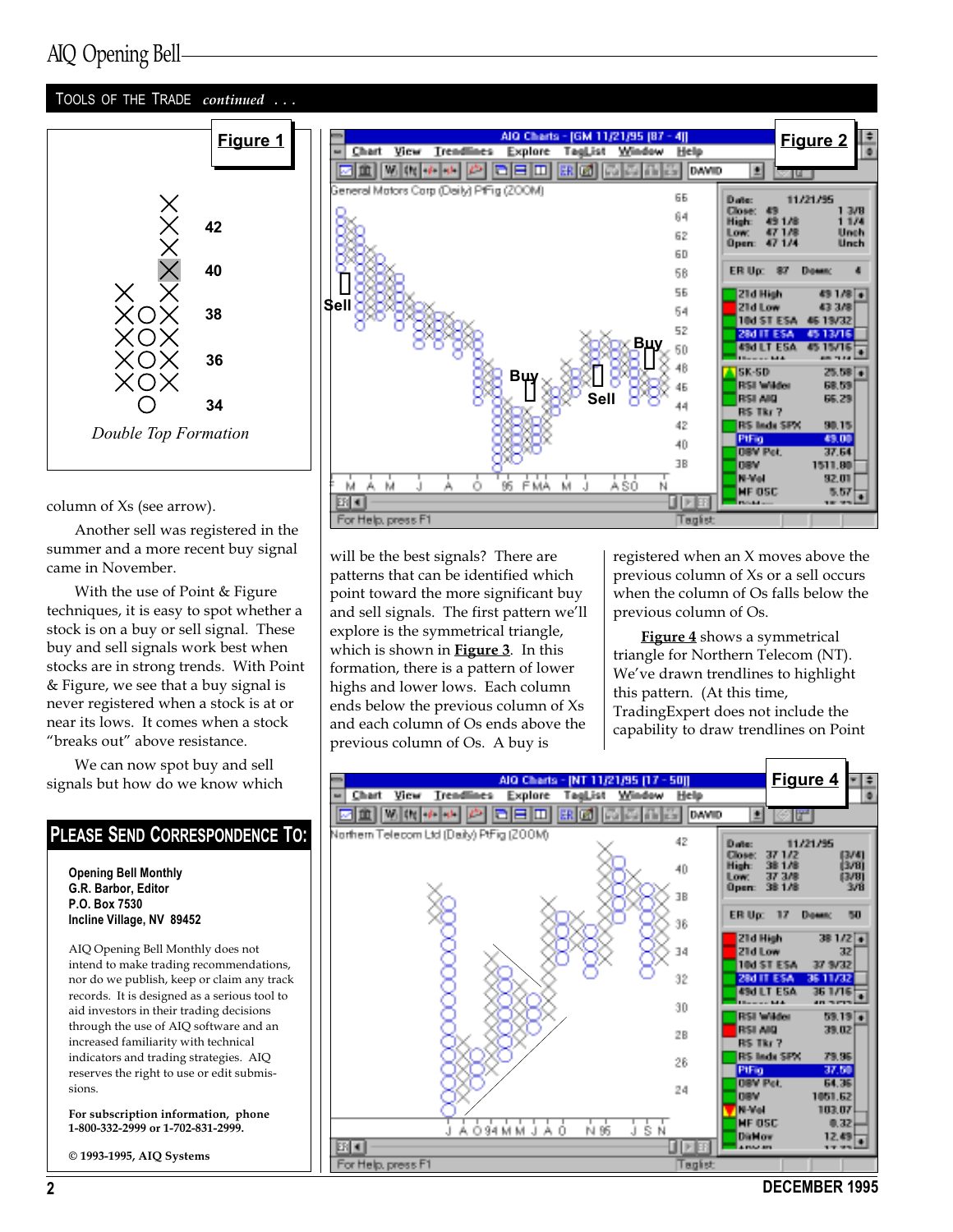#### TOOLS OF THE TRADE continued ...



 $&$  Figure charts). It's not until the summer of 1994 that the stock broke above the pattern and gave a buy signal. Compared to other patterns, this pattern infrequently appears.

A more common pattern is the triple top pattern (Figure 5). An actual example is seen in **Figure 6**, where the pattern is circled. For a triple top pattern to occur, the stock must enter a period of consolidation. Sellers appear when the stock rallies and buyers appear when the stock falls. The buy or sell is registered once the stock breaks out of the consolidation range. In **Figure 6**, the buy appeared when the





Xs moved above the prior column of Xs.

Another example is shown in Figure 7. Fluor entered a consolidation period in the spring of 1995. The first two columns of Xs stop at the same level as the columns of Os. The buy signal came as the stock rallied above the consolidation. More recently, we see a variation of the triple top pattern. Until November, the stock entered

another consolidation period. This time, however, the breakout came on the fourth column of Xs (see arrow). The more columns of Xs and Os before a breakout, the more powerful the resulting signal.

Next month, we'll analyze more patterns including the spread triple top and the bullish/bearish catapult.  $\blacksquare$ 



DECEMBER 1995 3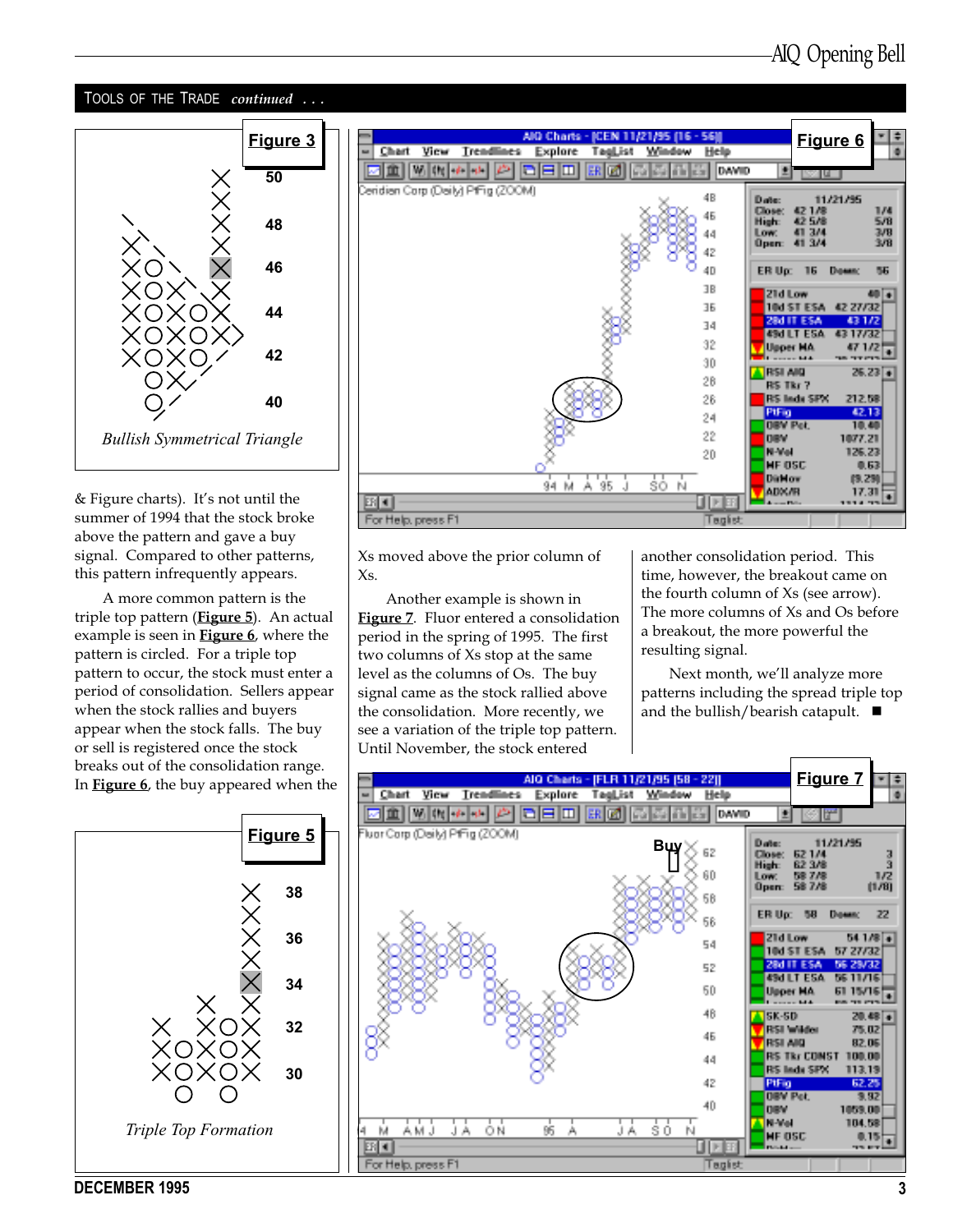#### AIQ REPORTS

# PRICE VOLUME DIVERGENCE REPORT, III TEST OF PRICE VS. 100% MONEY FLOW

#### By David Vomund

**OUR** Price Volume Divergence<br>
report available in Trading-<br>
Expert for Windows have produced Price Volume Divergence report available in Tradinginteresting findings. This report looks for situations where price action of the On-Balance Volume and Money Flow indicators diverge from the stock's price action. Previously, we performed a test going back to 1991 using the report's default settings which place equal weights on the two indicators. We then performed a test using just the On-Balance Volume indicator. This month, we conclude our studies by performing the same test on the same database of stocks using just the Money Flow indicator. The results are surprising.

For these tests, the Price Volume Divergence report is run the first day of each month (the last business day of

the prior month is used if the market was not open on the first day of the month). The five top-ranked stocks are bought and held for the remainder of the month, at which time a new report is run. The database that we use contains the 500 stocks in a recent S&P 500 structure.

|      |                                                     |                                                                | Table 1                 |      |                                                |                                                                                                       |                            | <b>Table 2</b> |
|------|-----------------------------------------------------|----------------------------------------------------------------|-------------------------|------|------------------------------------------------|-------------------------------------------------------------------------------------------------------|----------------------------|----------------|
|      | Average percentage return per month                 | <b>Summary of Results</b><br><b>Positive Divergence Stocks</b> |                         |      |                                                | <b>Summary of Results</b><br><b>Negative Divergence Stocks</b><br>Average percentage return per month |                            |                |
|      | 100% MF                                             |                                                                | 100% OBV 50% OBV/50% MF |      | 100% MF                                        | 100% OBV                                                                                              |                            | 50%OBV/50% N   |
| 1991 | 4.23                                                | 4.04                                                           | 3.93                    | 1991 | 1.79                                           | 0.68                                                                                                  |                            | 2.02           |
| 1992 | $-0.04$                                             | 1.51                                                           | 1.82                    | 1992 | $-0.77$                                        | 0.93                                                                                                  |                            | 0.65           |
| 1993 | $-0.54$                                             | 0.51                                                           | 1.95                    | 1993 | 0.28                                           | 2.08                                                                                                  |                            | 1.94           |
| 1994 | $-0.40$                                             | 1.47                                                           | 0.95                    | 1994 | $-0.58$                                        | 1.01                                                                                                  |                            | $-0.03$        |
| 1995 | 4.29                                                | 3.83                                                           | 3.87                    | 1995 | 3.43                                           | 2.77                                                                                                  |                            | 2.83           |
|      | Average monthly return for years 1991 - 1995        |                                                                |                         |      | Average monthly return for years 1991 - 1995   |                                                                                                       |                            |                |
|      | $100\%$ Money Flow =<br>100% OBV<br>Equal Weighting | $=$<br>$=$                                                     | 1.31%<br>2.16%<br>2.41% |      | 100% Money Flow<br>100% OBV<br>Equal Weighting | $=$<br>$=$<br>$=$                                                                                     | $0.65\%$<br>1.40%<br>1.39% |                |



In this month's study, we ran the report using a setting that places all the weight on the Money Flow indicator. To change report settings, open the Setting menu, click Report Criteria, then Daily Stock Criteria. Next, highlight the Price

AIQ Reports continued on page 7

|      | 100% MF | 100% OBV | 50%OBV/50% MF                                                                                                                                         |
|------|---------|----------|-------------------------------------------------------------------------------------------------------------------------------------------------------|
| 1991 | 1.79    | 0.68     | 2.02                                                                                                                                                  |
| 1992 | $-0.77$ | 0.93     | 0.65                                                                                                                                                  |
| 1993 | 0.28    | 2.08     | 1.94                                                                                                                                                  |
| 1994 | $-0.58$ | 1.01     | $-0.03$                                                                                                                                               |
| 1995 | 3.43    | 2.77     | 2.83                                                                                                                                                  |
|      |         |          |                                                                                                                                                       |
|      |         |          |                                                                                                                                                       |
|      |         |          | <b>Summary of Results</b><br><b>Negative Divergence Stocks</b><br>Average percentage return per month<br>Average monthly return for years 1991 - 1995 |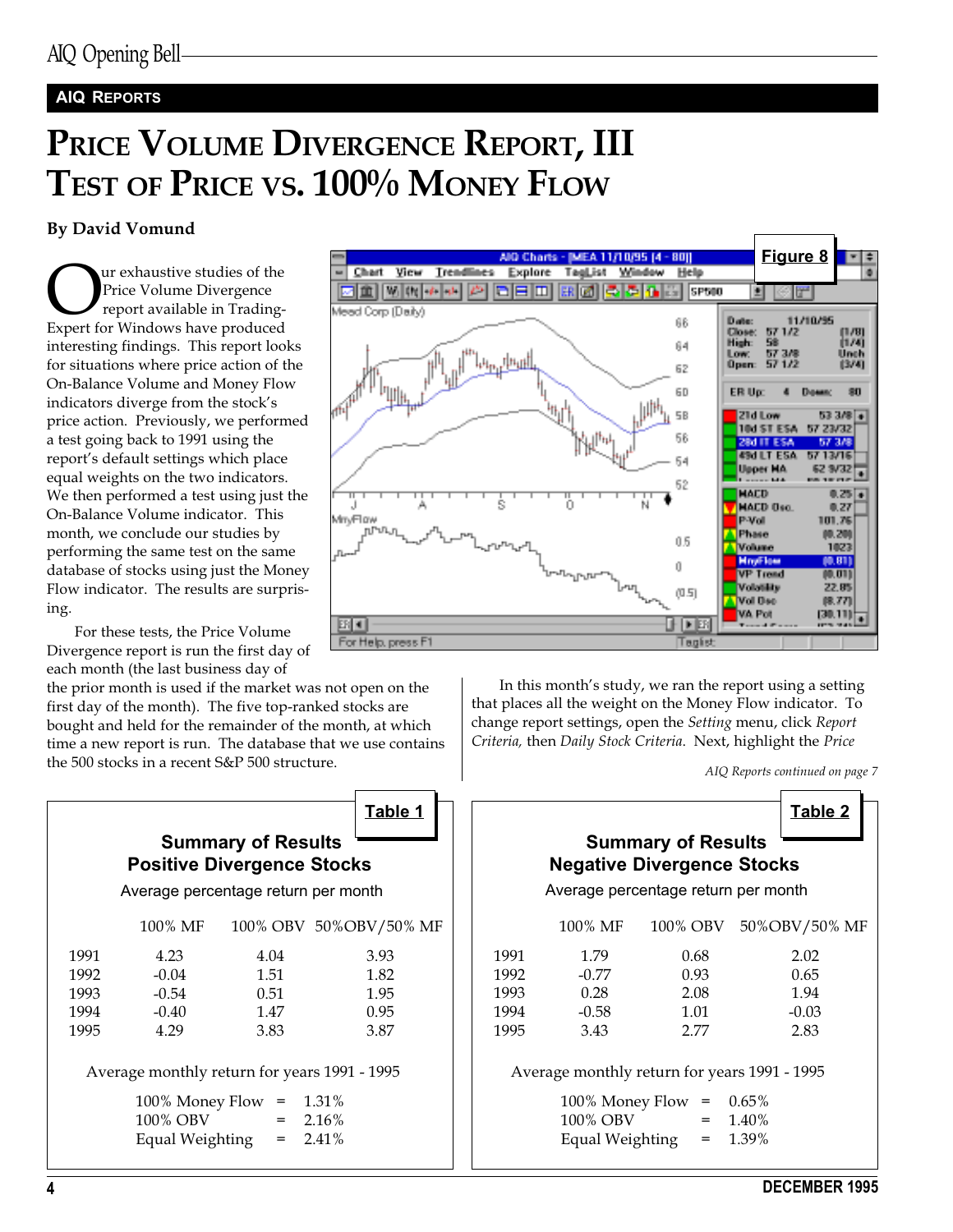## AIQ REPORTS continued ...

|      |                |                         | <b>Positive Divergences</b>      |                                                   | Table 3 |
|------|----------------|-------------------------|----------------------------------|---------------------------------------------------|---------|
|      |                | S&P 500<br>Index $(\%)$ | <b>Top Five</b><br>Stocks $(\%)$ | <b>Stocks Held</b>                                |         |
| 1991 | January        | 3.88                    | 15.42                            | FNB LLY XRX BG BEL                                |         |
|      | February       | 7.99                    | 10.48                            | PDG TX JOS SO MOB                                 |         |
|      | March          | 0.22                    | 1.38                             | <b>GP KRI BR EK TXU</b>                           |         |
|      | April          | 2.42                    | 3.67                             | RLM MO ORX RD PET                                 |         |
|      | May            | 2.51                    | 6.52                             | UN STJM INTC MES CMY                              |         |
|      | June           | $-3.06$                 | $-3.02$                          | ARC TX RD AUD MOB                                 |         |
|      | July           | 2.43                    | $-1.79$                          | CG IBM ITT DOW BA                                 |         |
|      | August         | 2.15                    | 0.77                             | <b>GM NAV RLM OAT BCR</b>                         |         |
|      | September      | $-1.58$                 | 0.32                             | ACAD T LDG INGR SIAL                              |         |
|      | October        | 0.54                    | 6.79                             | RD RYC CR SB BMY                                  |         |
|      | November       | $-4.11$                 | $-3.33$                          | SMI STJM MO IBM AVP                               |         |
|      | December       | 11.16                   | 13.53                            | MTC TX USS BNI HDL                                |         |
| 1992 | January        | $-1.99$                 | $-2.21$                          | DEC HAL BG NAE CHRS                               |         |
|      | February       | 0.96                    | $-2.71$                          | ACAD NLC CNG CYR FRE                              |         |
|      | March          | $-2.05$                 | $-5.37$                          | INTC LIZ JNJ CRR MKG                              |         |
|      | April          | 2.05                    | $-1.61$                          | HI BMY AMGN XON MMM                               |         |
|      | May            | 1.16                    | 3.06                             | CBE JNJ PHM USS MRK                               |         |
|      | June           | $-1.05$<br>2.74         | $-3.99$<br>0.37                  | WFC AMR DE BAC MHP<br>ROAD DOW WMX MTC AN         |         |
|      | July<br>August | $-1.92$                 | $-0.78$                          | NSC WFC CYR NT TCOMA                              |         |
|      | September      | 0.05                    | $-0.78$                          | FNB FTU GIDL TNV NYT-A                            |         |
|      | October        | 0.57                    | 7.10                             | MRK FDX INTC MRN GM                               |         |
|      | November       | 2.89                    | 5.64                             | SMI XRX PAC WX RBK                                |         |
|      | December       | 1.14                    | 0.85                             | AMP ENE KO PBY TEK                                |         |
| 1993 | January        | 1.56                    | 0.25                             | BMY WFC PFE GAP XON                               |         |
|      | February       | $-0.12$                 | $-5.16$                          | MOT BA MSFT TDM SFA                               |         |
|      | March          | 1.88                    | $-1.70$                          | KMB XRX NKE AAPL LLY                              |         |
|      | April          | $-2.25$                 | $-3.51$                          | AXP CSX SIAL SUN SHN                              |         |
|      | May            | 3.10                    | 4.26                             | EK JOS TMK GIDL AMR                               |         |
|      | June           | $-1.06$                 | $-3.66$                          | BSET ZRN K UN CUM                                 |         |
|      | July           | $-0.19$                 | 2.96                             | SMI GD DAL VAT GIDL                               |         |
|      | August         | 3.35                    | 3.89                             | MSFT PNC VFC STI GIDL                             |         |
|      | September      | $-0.40$                 | $-2.41$                          | TXU NOVL TKR HON KEY                              |         |
|      | October        | 1.70                    | 0.68                             | DD JCI TMK GE DIS                                 |         |
|      | November       | $-1.54$                 | $-3.18$                          | DOW ARC P MES CTB                                 |         |
|      | December       | 0.99                    | 1.11                             | UN DNB SLB ITT HI                                 |         |
| 1994 | January        | 2.82                    | 5.87                             | ORCL GP GM R HD                                   |         |
|      | February       | $-3.17$                 | $-3.29$                          | CBE INTC MSFT SFA BLL                             |         |
|      | March          | $-4.02$                 | $-3.22$                          | UN WMX N KWP ITT                                  |         |
|      | April          | 1.17                    | $-7.28$                          | DE YELL LTR JCI VAT                               |         |
|      | May            | 1.47                    | $-0.08$<br>1.07                  | UNM ACAD X FTL FLR                                |         |
|      | June<br>July   | $-2.49$<br>3.32         | 6.62                             | RD PCAR UN CBS SIAL<br><b>GIDL HRB AIG TX CHV</b> |         |
|      | August         | 2.63                    | 1.21                             | LNC CMB UTX CA CB                                 |         |
|      | September      | $-2.21$                 | 0.18                             | DH TCOMA WMB GIS DI                               |         |
|      | October        | 1.23                    | 0.91                             | MST ROAD GPS DWD PCAR                             |         |
|      | November       | $-4.16$                 | $-9.69$                          |                                                   |         |
|      | December       | 2.31                    | 2.92                             | FON SNA OAT FLM BCC<br>HRB UN DOW MO SWK          |         |
| 1995 | January        | 2.40                    | 5.45                             | MTC XON WMT GAP WMB                               |         |
|      | February       | 3.24                    | 3.81                             | TMC CPQ TAN DNB IBM                               |         |
|      | March          | 3.10                    | 1.10                             | HD GRN FLT HOU CB                                 |         |
|      | April          | 2.70                    | 8.80                             | ORCL CLX TXN MD ANDW                              |         |
|      | May            | 3.74                    | 2.72                             | GLK RYC DOW DIS TIN                               |         |
|      | June           | 2.11                    | 5.22                             | LPX GE XRX DD HLT                                 |         |
|      | July           | 2.73                    | 4.67                             | ARC RD WHR ROH SMI                                |         |
|      | August         | 0.75                    | 2.57                             | HWP FRE MO MOT AMAT                               |         |
|      |                |                         |                                  |                                                   |         |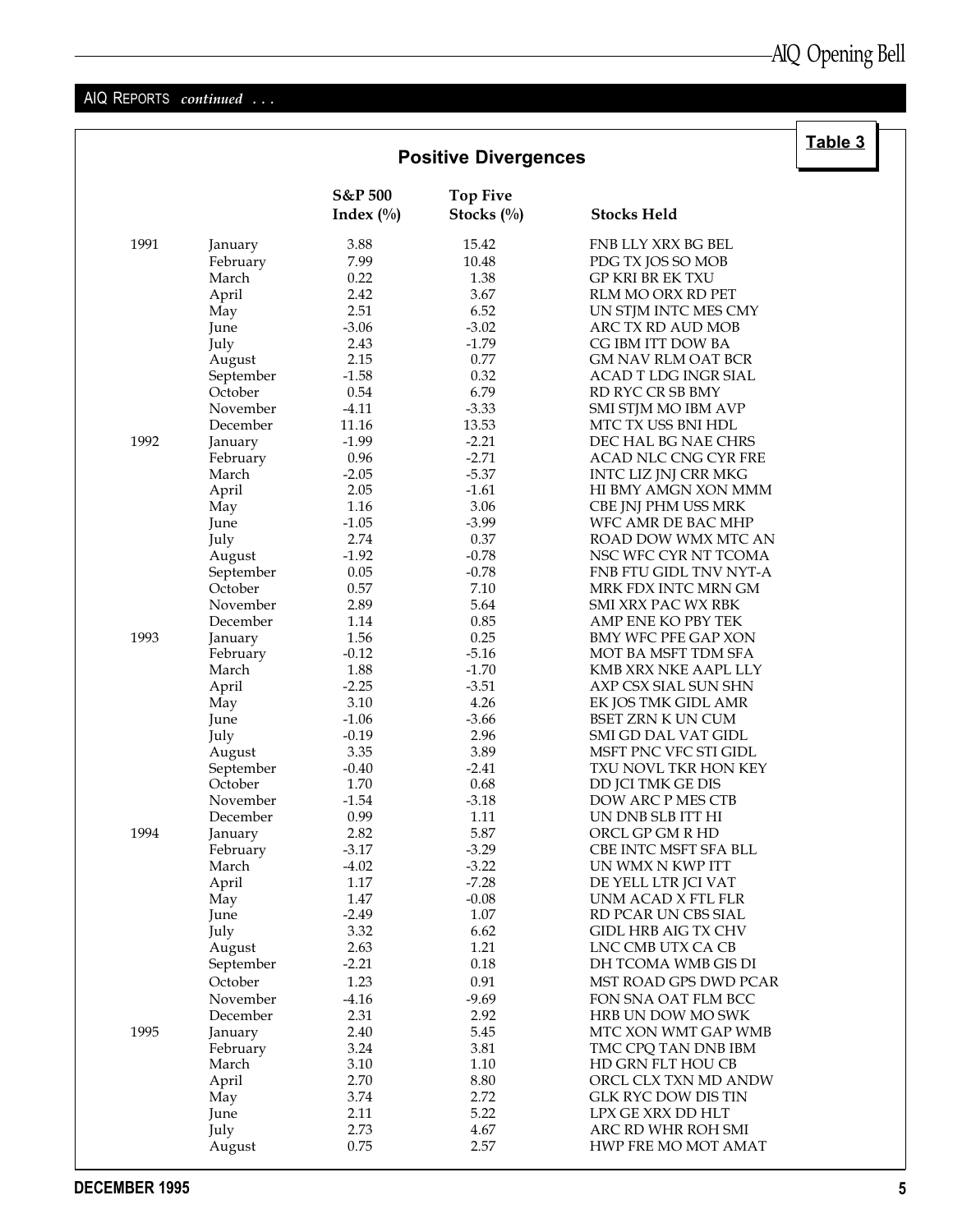|  | AIQ Opening Bell- |  |  |
|--|-------------------|--|--|
|  |                   |  |  |

#### AIQ REPORTS continued ...

|      |                     |                                    | <b>Negative Divergences</b>      |                                                     | <u> Tanic +</u> |
|------|---------------------|------------------------------------|----------------------------------|-----------------------------------------------------|-----------------|
|      |                     | <b>S&amp;P 500</b><br>Index $(\%)$ | <b>Top Five</b><br>Stocks $(\%)$ | <b>Stocks Held</b>                                  |                 |
| 1991 | January             | 3.88                               | 11.00                            | RAL IP CI TNV STO                                   |                 |
|      | February            | 7.99                               | 11.74                            | WFC INGR RTN TA MMC                                 |                 |
|      | March               | 0.22                               | $-1.82$                          | DEC STJM GIS XON MOT                                |                 |
|      | April               | 2.42                               | 0.98                             | MSFT CPB BCR GE NOC                                 |                 |
|      | May                 | 2.51                               | 1.32                             | T ARC WMX DEC BT                                    |                 |
|      | June                | $-3.06$                            | $-3.95$                          | NAV CB CSX PG AMB                                   |                 |
|      | July                | 2.43                               | 5.20                             | ALD XRX FNM CYM TIN                                 |                 |
|      | August              | 2.15                               | 1.08                             | DEC UN MO PEP BKB                                   |                 |
|      | September           | $-1.58$                            | $-6.90$                          | BAC KMB GE CRR HAL                                  |                 |
|      | October             | 0.54                               | 1.29                             | AHP UN XRX CTX UPJ                                  |                 |
|      | November            | $-4.11$                            | $-4.35$                          | UN GRA DL AMR NOC                                   |                 |
|      | December            | 11.16                              | 5.93                             | <b>GLK SGI UEP BGE</b>                              |                 |
| 1992 | January             | $-1.99$                            | 1.92                             | AAPL OCF NOC XON ACV                                |                 |
|      | February            | 0.96                               | 4.17                             | AAPL IP PHM PRD ACK                                 |                 |
|      | March               | $-2.05$                            | $-5.05$                          | PCAR AMR PCH YELL ROH                               |                 |
|      | April               | 2.05                               | 2.48                             | WFC GAP TNB TRW CB                                  |                 |
|      | May                 | 1.16                               | 1.64                             | I TX UNM SWK PG                                     |                 |
|      | June                | $-1.05$                            | $-4.01$                          | ARC HAL CCB LLX CL                                  |                 |
|      | July                | 2.74                               | $-0.71$                          | FDX UN AHP AMR HRB                                  |                 |
|      | August              | $-1.92$                            | $-3.28$                          | <b>BNI EK TNB RBK AMR</b>                           |                 |
|      | September           | 0.05                               | $-4.23$                          | USS ROAD SUNW INGR DAL                              |                 |
|      | October             | 0.57                               | 1.06                             | I CI DE SVU GWW                                     |                 |
|      | November            | 2.89                               | 0.09                             | WLA PHM BSX IPG TRW                                 |                 |
|      | December            | 1.14                               | $-3.33$                          | <b>IBM UN PD FLM GDW</b>                            |                 |
| 1993 | January             | 1.56                               | 1.82                             | DH NUE EMR TNB AAPL                                 |                 |
|      | February            | $-0.12$                            | $-0.88$                          | INTC USS NAV IBM EK                                 |                 |
|      | March               | 1.88                               | 2.96                             | JPM WWY HRS KO FLT                                  |                 |
|      | April               | $-2.25$                            | $-1.24$                          | AMR LTR GWW MSFT SLB                                |                 |
|      | May                 | 3.10                               | 2.21                             | DEC SNA BCR AMGN IR                                 |                 |
|      | June                | $-1.06$                            | 1.35                             | RD ROH NEM CA SNT                                   |                 |
|      | July                | $-0.19$                            | 1.83                             | GM RDC RLM FNM PD                                   |                 |
|      | August              | 3.35                               | 0.03                             | NEM DAL VIA-B WFC BA                                |                 |
|      | September           | $-0.40$                            | $-0.04$                          | TX BSET TWX MHP LTD                                 |                 |
|      | October<br>November | 1.70                               | 1.27                             | RD GLK DWD DE WB                                    |                 |
|      | December            | $-1.54$                            | $-5.63$<br>$-0.32$               | CBS MHP DNB CTX DIS<br><b>IBM MSFT WFC ROAD KWP</b> |                 |
| 1994 |                     | 0.99<br>2.82                       | 3.09                             | AIT BF-B MO AHP MRK                                 |                 |
|      | January<br>February | $-3.17$                            | $-2.66$                          | DE C BT AA MOT                                      |                 |
|      | March               | $-4.02$                            | $-5.16$                          | CG GPS MOT CSC HSY                                  |                 |
|      | April               | 1.17                               | 4.11                             | KWP MTC AIG AN TRB                                  |                 |
|      | May                 | 1.47                               | 0.45                             | RD MD DWD ECL DL                                    |                 |
|      | June                | $-2.49$                            | $-4.99$                          | C GRN RYC UCC PVN                                   |                 |
|      | July                | 3.32                               | 3.15                             | CBS MO EK CS F                                      |                 |
|      | August              | 2.63                               | 0.17                             | RD UNM UNP MOT CSX                                  |                 |
|      | September           | $-2.21$                            | $-4.82$                          | MSFT GM CBS JCP FDX                                 |                 |
|      | October             | 1.23                               | 2.42                             | <b>ITT TEK CA I CAT</b>                             |                 |
|      | November            | $-4.16$                            | $-1.73$                          | MOB TX C CAT WWY                                    |                 |
|      | December            | 2.31                               | $-0.99$                          | MOB AMGN C NOVL CLX                                 |                 |
| 1995 | January             | 2.40                               | $-0.23$                          | GD TRB CSX MMC HWP                                  |                 |
|      | February            | 3.24                               | 1.70                             | I T GRN USS UNP                                     |                 |
|      | March               | 3.10                               | 5.23                             | IBM SNC INTC KRI TX                                 |                 |
|      | April               | 2.70                               | 3.18                             | HLT IBM PD TDY AA                                   |                 |
|      | May                 | 3.74                               | 3.25                             | C HPC AHP MO GM                                     |                 |
|      | June                | 2.11                               | 6.81                             | INTC CS TXN MOT LMT                                 |                 |
|      | July                | 2.73                               | 5.71                             | IBM MU MO SNA WFC                                   |                 |
|      | August              | 0.75                               | 1.80                             | CCB AMGN LMT CB UNH                                 |                 |
|      |                     |                                    |                                  |                                                     |                 |

# $\overline{\overline{\mathsf{Table 4}}}$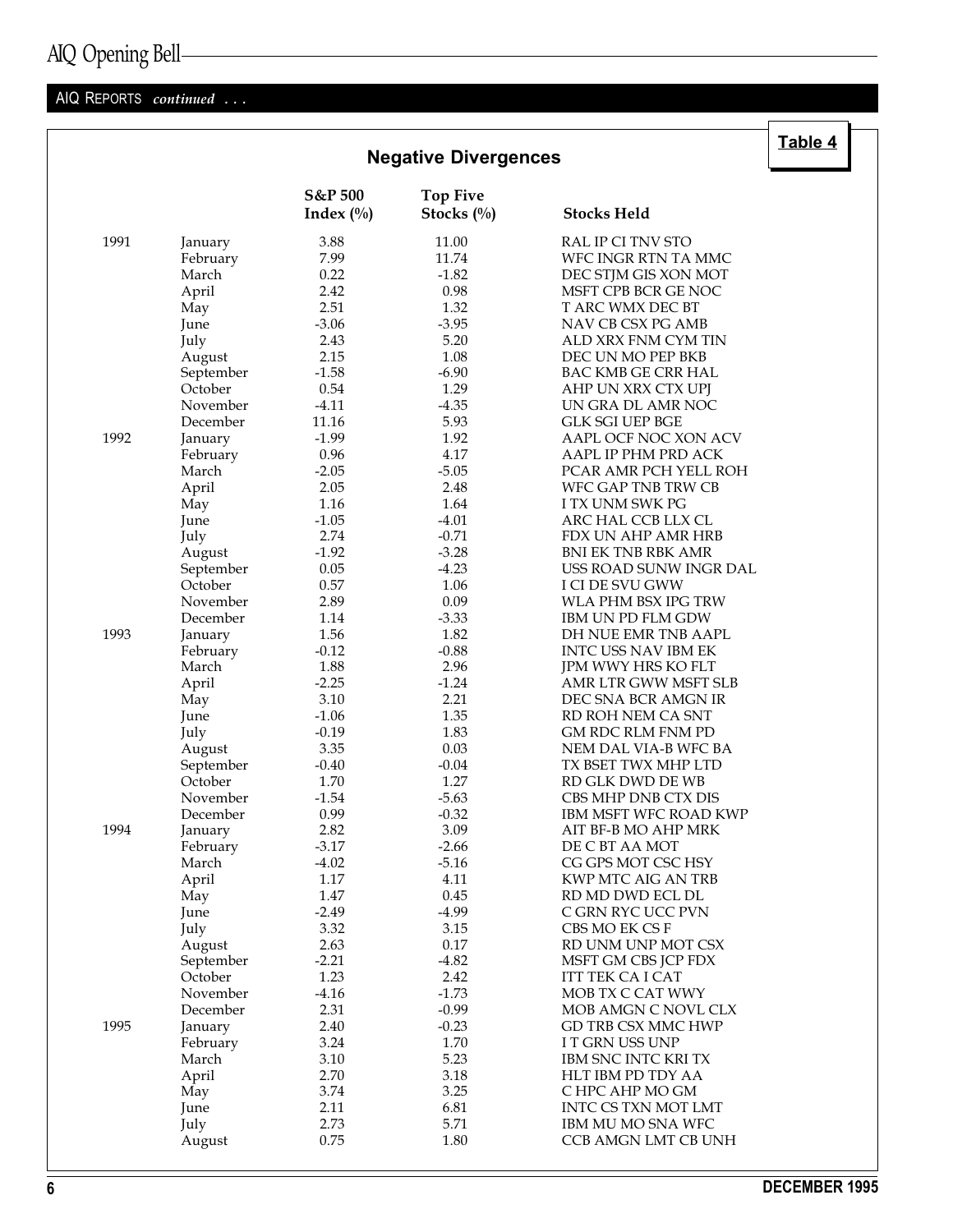#### AIQ REPORTS continued ...

Volume Divergence report and change the weights to 100% Money Flow, 0% OBV.

For a stock to appear in the Positive Divergence section of the report, its price must have fallen over a 15-day period while the Money Flow indicator rose. Stocks that appear in the Negative Divergence section rose over a 15 day period while their Money Flow indicators fell.

An example of a stock that appeared as a Negative Divergence is Mead Corp (MEA), shown in **Figure 8** (page 4). Notice how the stock began to rally in late October while Money Flow continued to fall. Although the stock rallied, it tended to close near its daily lows, a sign of distribution.

Results of this month's test of the 100% Money Flow setting along with the results of our previous studies are found in Table 1 and Table 2. Detailed results of the Money Flow test are found in Table 3 and Table 4.

In Tables 3 & 4, the percentage change in the S&P 500 index for each month is listed along with the average change for the five top-ranked stocks. Finally, the ticker symbols of the five

top-ranked stocks are listed. The S&P 500's monthly performance is listed as a reference point for the market's activity. As we noted in the previous articles, it may not be proper to directly compare the performance of the five stocks selected from the report to the S&P 500. This is because we used a database made up of the current S&P 500 list of stocks for all years and, due to the continually changing nature of the S&P 500 list, the current list is somewhat different from the stocks in the list a few years ago.

#### Results of Testing

Summary statistics for our threepart study are found in **Table 1** and Table 2. Notice that the results of this month's study are quite different from the results of our previous testing. Using a setting of 100% On-Balance Volume or using equal weights for both indicators produced fairly similar results. When using just the Money Flow indicator, however, the average return of the stocks fell.

Stocks in the Positive Divergence section using just the Money Flow indicator rose an average of 1.31% per month compared to a 2.41% return

STOCK DATA MAINTENANCE

when the report is run using equal weights for the Money Flow and On-Balance Volume indicators. This is a step in the wrong direction.

Looking at stocks with Negative Divergences, results are much more encouraging for the Money Flow indicator. Testing shows that when using 100% Money Flow, these stocks only rose 0.65% per month whereas when using equal weights for the two indicators, the Negative Divergence stocks rose an average of 1.4%. Hence, running the report using just the Money Flow indicator appears to be the better method for selecting stocks that will underperform.

These results tell us that the On-Balance Volume and Money Flow indicators should be given equal weighting in report settings when we are after long positions. When we are bearish and looking for short positions, a setting of 100% Money Flow is most appropriate.  $\blacksquare$ 

David Vomund is publisher of two advisories for stock and sector fund investing available by mail or fax. For a free sample of the advisories, phone 702- 831-1544.

| The following table shows past and future stock splits and large dividends:                                                                               |             |     |                                |                           |                  |        |                         |
|-----------------------------------------------------------------------------------------------------------------------------------------------------------|-------------|-----|--------------------------------|---------------------------|------------------|--------|-------------------------|
| <b>Stock</b>                                                                                                                                              |             |     | Ticker Split/Div. Approx. Date | <b>Stock</b>              | Ticker           |        | Split/Div. Approx. Date |
| Summit Technology                                                                                                                                         | <b>BEAM</b> | 3:2 | 11/04/95                       | Equifax Inc               | EFX              | 2:1    | 11/18/95                |
| Safeco Inc.                                                                                                                                               | <b>SAFC</b> | 2:1 | 11/04/95                       | Healthsource              | HS               | 2:1    | 11/18/95                |
| Atlanta Gas Light                                                                                                                                         | ATG         | 2:1 | 11/04/95                       | Bethel Bancorp            | <b>BTHL</b>      | 2:1    | 11/18/95                |
| Money Store                                                                                                                                               | <b>MONE</b> | 5:2 | 11/04/95                       | Cognex Corp               | <b>CGNS</b>      | 2:1    | 11/19/95                |
| Bearings Inc.                                                                                                                                             | BER         | 3:2 | 11/05/95                       | Donnkenny Inc.            | DNKY             | 2:1    | 11/19/95                |
| RPM Inc.                                                                                                                                                  | <b>RPOW</b> | 5:4 | 11/11/95                       | Morgan Fin'l              | <b>MORG</b>      | 2:1    | 11/19/95                |
| <b>BSB</b> Bancorp                                                                                                                                        | <b>BSBN</b> | 3:2 | 11/11/95                       | C-Cube Microsys           | <b>CUBE</b>      | 2:1    | 11/20/95                |
| Houston Inds                                                                                                                                              | HOU         | 2:1 | 11/11/95                       | Lilly (Eli)               | <b>LLY</b>       | 2:1    | 11/21/95                |
| Comdisco                                                                                                                                                  | CSO         | 3:2 | 11/11/95                       | Inter Regional Fin'l      | IFG.             | 3:2    | 11/21/95                |
| Sun Microsystems                                                                                                                                          | <b>SUNW</b> | 2:1 | 11/12/95                       | CSX Corp                  | CSX <sup>1</sup> | 2:1    | 11/22/95                |
| Premisys Comm                                                                                                                                             | PRMS        | 2:1 | 11/13/95                       | Lunar Corp                | <b>LUNR</b>      | 3:2    | 11/22/95                |
| Clayton Homes                                                                                                                                             | CMH         | 5:4 | 11/14/95                       | Westwood Corp             |                  | $10\%$ | 11/25/95                |
| Regal Cinemas                                                                                                                                             | REGL        | 3:2 | 11/14/95                       | Int'l Rectifier           | IRF              | 2:1    | 11/25/95                |
| Maxim Integrated                                                                                                                                          | MXIM        | 2:1 | 11/14/95                       | Omnicom Group             | OMC              | 2:1    | 11/28/95                |
| <b>Ticker Changes:</b>                                                                                                                                    |             |     |                                | <b>Trading Suspended:</b> |                  |        |                         |
| <b>WNMP</b><br>ית יוד וידור מידוד מידוד מידוד של המעדדת/1/ודוד מידוד יחי<br>$\mathbf{I}$ $\mathbf{A}$ $\mathbf{I}$ $\mathbf{A}$ $\mathbf{I}$ $\mathbf{I}$ |             |     |                                |                           |                  |        |                         |

### Pioneer Hi-Bred Int'l (PHYB) to Pioneer Hi-Bred Int'l (PHB)

Rouse Company (ROUS) to Rouse Company (RSE)

Cobra Industries (COI) Legent Corp (LGNT) Amer Maize Prod 'A' (AZEA) Devry Inc (DVRY) Amer Maize Prod 'B' (AZEB) Medicine Shop Int'l (MSII)